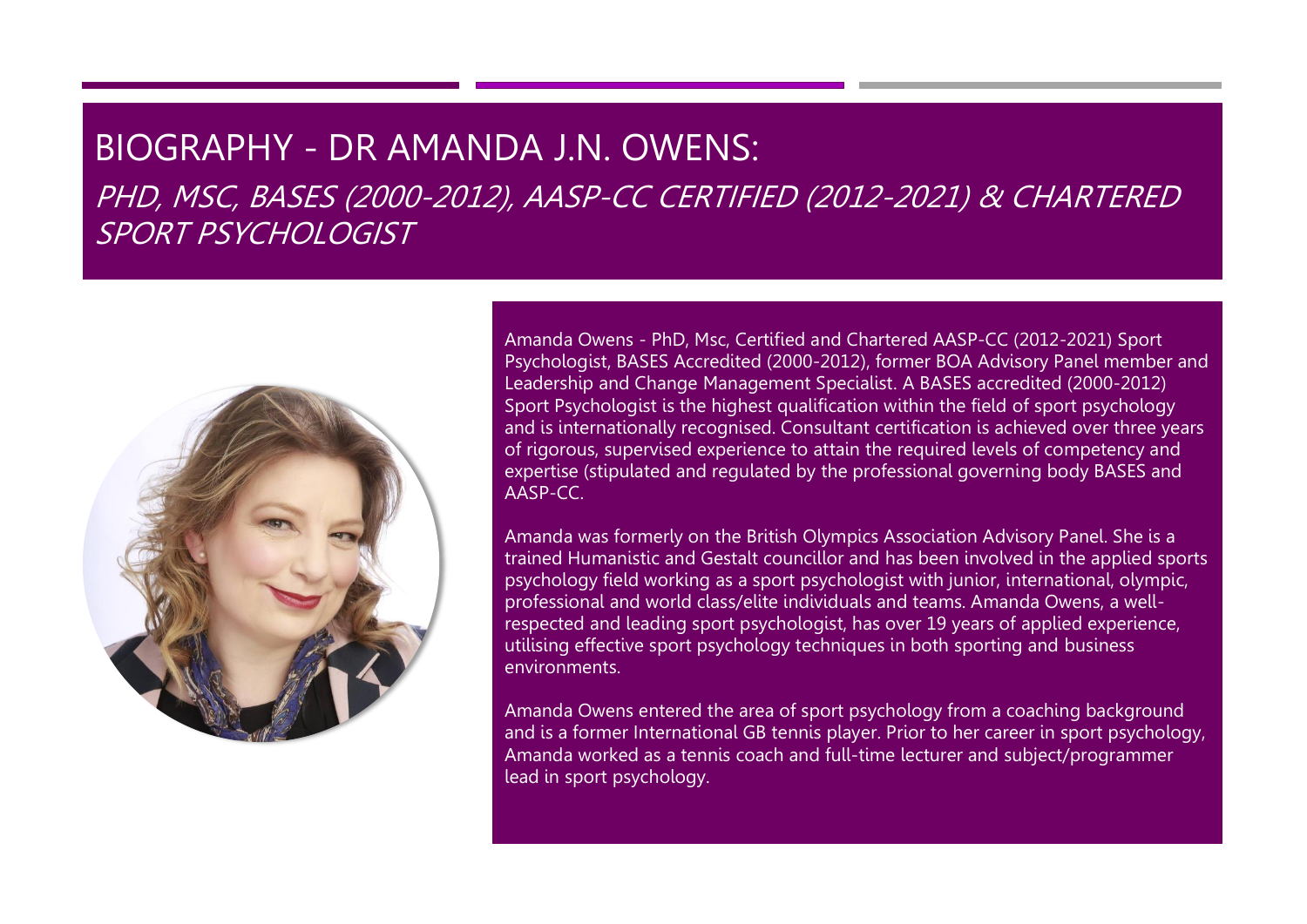## **MEMBERSHIPS:**

### FELLOW OF THE ROYAL SOCIETY OF MEDICINE 2005-CURRENT



### Qualifications:

PhD Doctoral research and publications: 'Relationships Between Unexplained Underperformance Syndrome (UUPS - formerly Overtraining Syndrome)' and 'Depression in Olympic Athletes: Applying and utilising Gestalt and humanistic counselling interventions with UUPS Olympic Athletes'. AASP-CC (2012-2021) Certified and Registered (Association of Applied Sport Psychology).

| 2007        | Kudos Worldwide Ltd. Diploma in Executive Performance Coaching in Business completed<br>with Inside Out, accredited and meeting the International Coach Federation (ICF) core<br>competencies, ethical quidelines, and professional standards. |
|-------------|------------------------------------------------------------------------------------------------------------------------------------------------------------------------------------------------------------------------------------------------|
| 2000 & 2006 | <b>BASES</b> accreditation as an Applied Sport Psychologist.                                                                                                                                                                                   |
| 1999        | Humanistic and Gestalt Counselling certificate and qualification (UKCP).                                                                                                                                                                       |
| 1998        | Master of Science degree (MSc) in Sport Science (Sport Psychology) at Brunel University.                                                                                                                                                       |
| 1998        | British Olympic Association (BOA) Advisory Panel Committee Member.                                                                                                                                                                             |
| 1994        | Bachelor of Arts (BA) in Sport Science and English Literature with Honours from Brunel<br>University.                                                                                                                                          |
| 1990        | LTA Level 1 coaching certificate.                                                                                                                                                                                                              |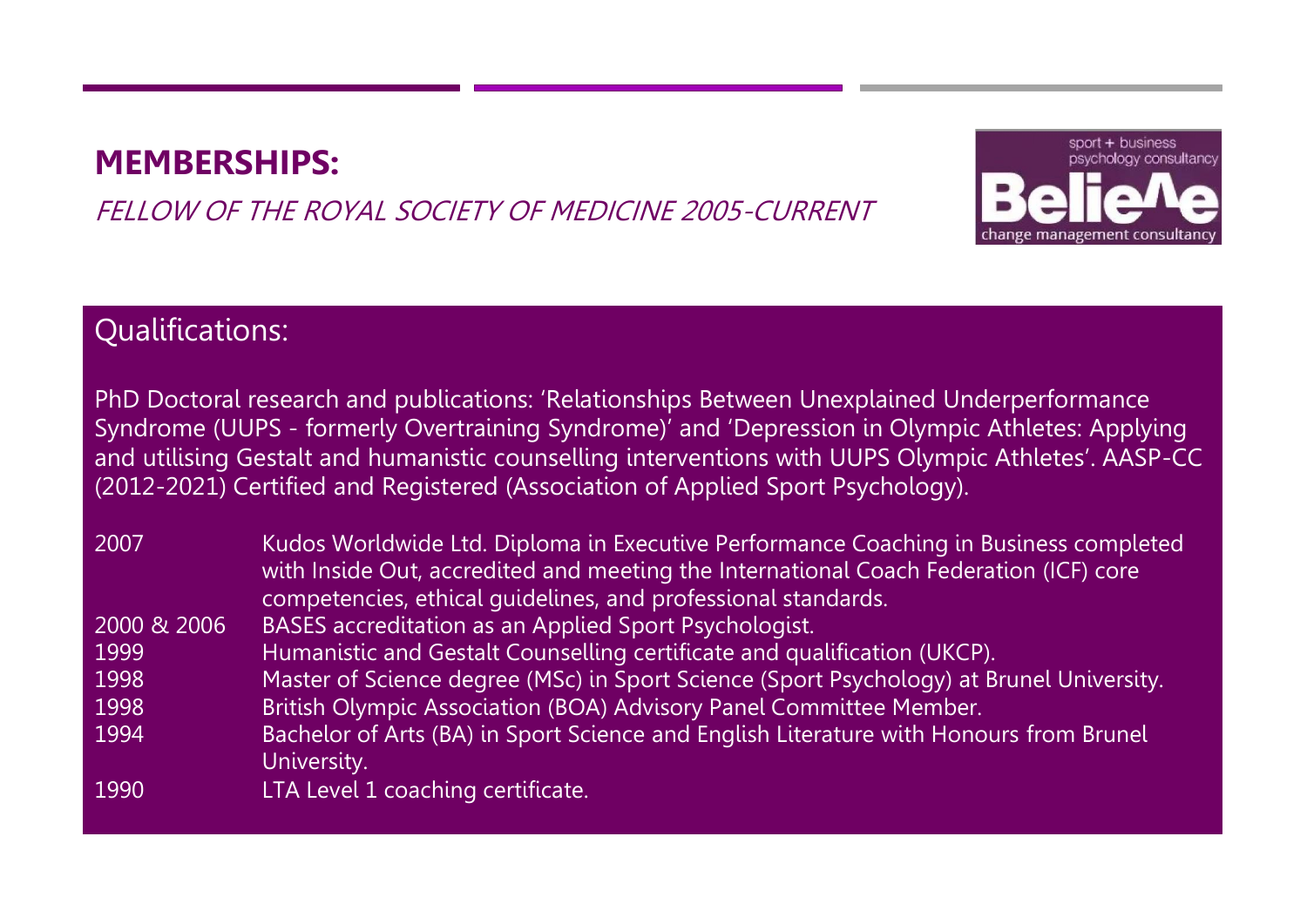### **AMANDA'S SPECIALIST AREAS OF SUPPORT ARE:**

DEALING WITH BURNOUT AND UNDERPERFORMANCE AND OVERTRAINING SYNDROME (UUPS).

MOOD AND EMOTIONAL MANAGEMENT. EMOTIONAL INTELLIGENCE (EQ).

SELF-AWARENESS AND INDIVIDUAL AND TEAM PREPARATION.

DEVELOPING RESILLIENCE AND WELLBEING.

DEALING WITH PRESSURE, STRESS AND BEHAVIOURAL CHANGE.

MISTAKE AND RISK (EMOTIONAL EVALUATION) - CHANGE MANAGEMENT.

#### **Sport Psychology Experience as a Performer:**

Amanda Owens has worked across a range of sporting levels in a variety of sports. She has experience working with Juniors at the Middlesex Lawn Tennis Association (LTA) and has provided them with educational sport psychology and support over a 5-year period. Amanda was a lecturer at the University of North London, including being the subject leader in sport psychology. She was then appointed the LTA Southeast region sport psychologist, working with the performance of then youth and men's GB ATP squads with a world ranking. Amanda has also worked with international Triathletes, professional Golfers, Olympic athletes, and professional Cricketers during this time.

Amanda Owens has worked with Southampton Football Club as the club's first team sport psychologist, alongside Gordon Strachan, during the Premiership season 2001-02. Southampton finished the season  $11<sup>th</sup>$ , their second highest finishing position ever in the history of the club. Amanda now works within professional Cricket and was the sport psychologist for the Surrey County Cricket Club 2001-10, and for the Essex County Cricket Club 2001-07. She currently still works with professionals in both teams and has worked throughout the academies as well. Amanda works with GB Olympic and worldclass athletes in Swimming, Athletics, professional male and female Football and GB Skiers. Amanda has worked with professional ATP Tennis players and was the Stella Artois sport psychologist for three years at the Queen's Club.

Amanda was a sessional lecturer in sport psychology at London Southbank University and has also lectured at Birkbeck College (University of London). Amanda has trained probationary sport psychologists and previously ran a unique Humanistic and Gestalt supervised, experienced programme for probationary BASES applied sport psychology consultants in Central London. She was formerly on the BASES steering committees for both the BASES Psychology Interest group and the BASES-BPS Division of Sport and Exercise Psychology group. Amanda was also previously the sport psychology editor for Cricket World Magazine and regularly writes for Cricket World as a featured sport psychology writer.

Amanda has presented at a number of international sport psychology and science conferences, making many TV and radio appearances as an expert sport psychologist. Amanda is a regular at BBC 4's *The Today Programme*, BBC TV, Sky Sports and Sky News.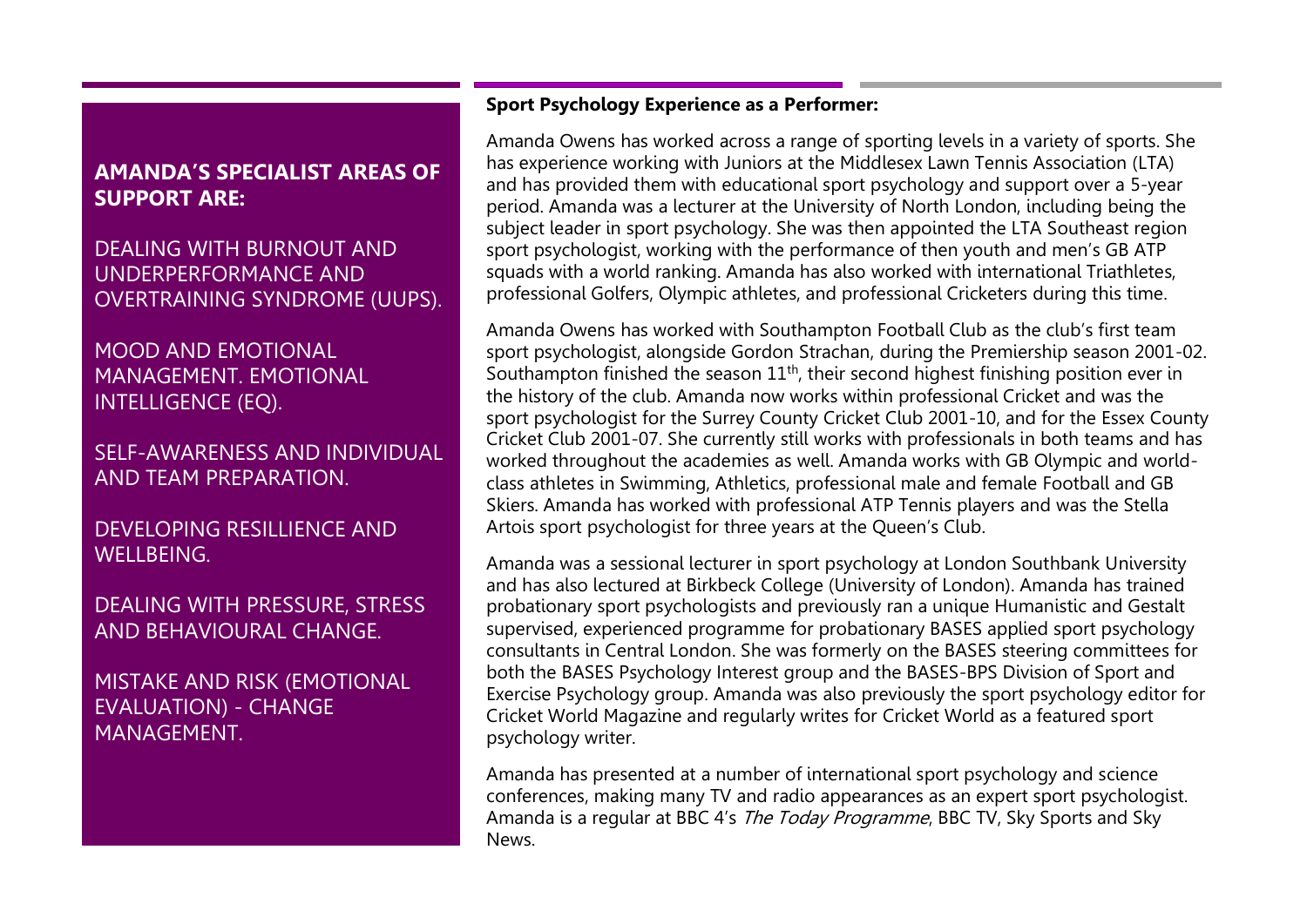# **PERSONAL:**



Amanda Owens was formerly a world-ranked international GB tennis player. Amanda had an International Tennis Federation junior world ranking as well as a national junior ranking, playing in the Bunders League for Bremen 1896 as their international overseas number one player.

Amanda Owens attended Millfield School where she represented for both hockey and tennis and completed the London Marathon in April 2006 in 5hrs 19mins for the charity *The Rainbow Trust*. Amanda regularly plays tennis at the Queen's Club London and represents the ladies first team in both the National and Middlesex Leagues. Amanda also enjoys sailing, skiing, art, theatre, film, and photography. She is the Ladies Queens Club Doubles champion for 2007 and was formerly the Vice-Captain for the Ladies First Team.

Amanda Owens has worked across a range of sporting levels in a variety of sports. She has experience working with juniors at the Middlesex LTA and provided them with educational sport psychology support for over 5 years. Amanda was a lecturer and subject leader at the University of North London in sport psychology. She was appointed the LTA South-East region sport psychologist working with the performance youth and men's GB ATP squads with a world ranking. Amanda has also worked with international triathletes, professional golfers, Olympic athletes, and professional cricketers during this time.